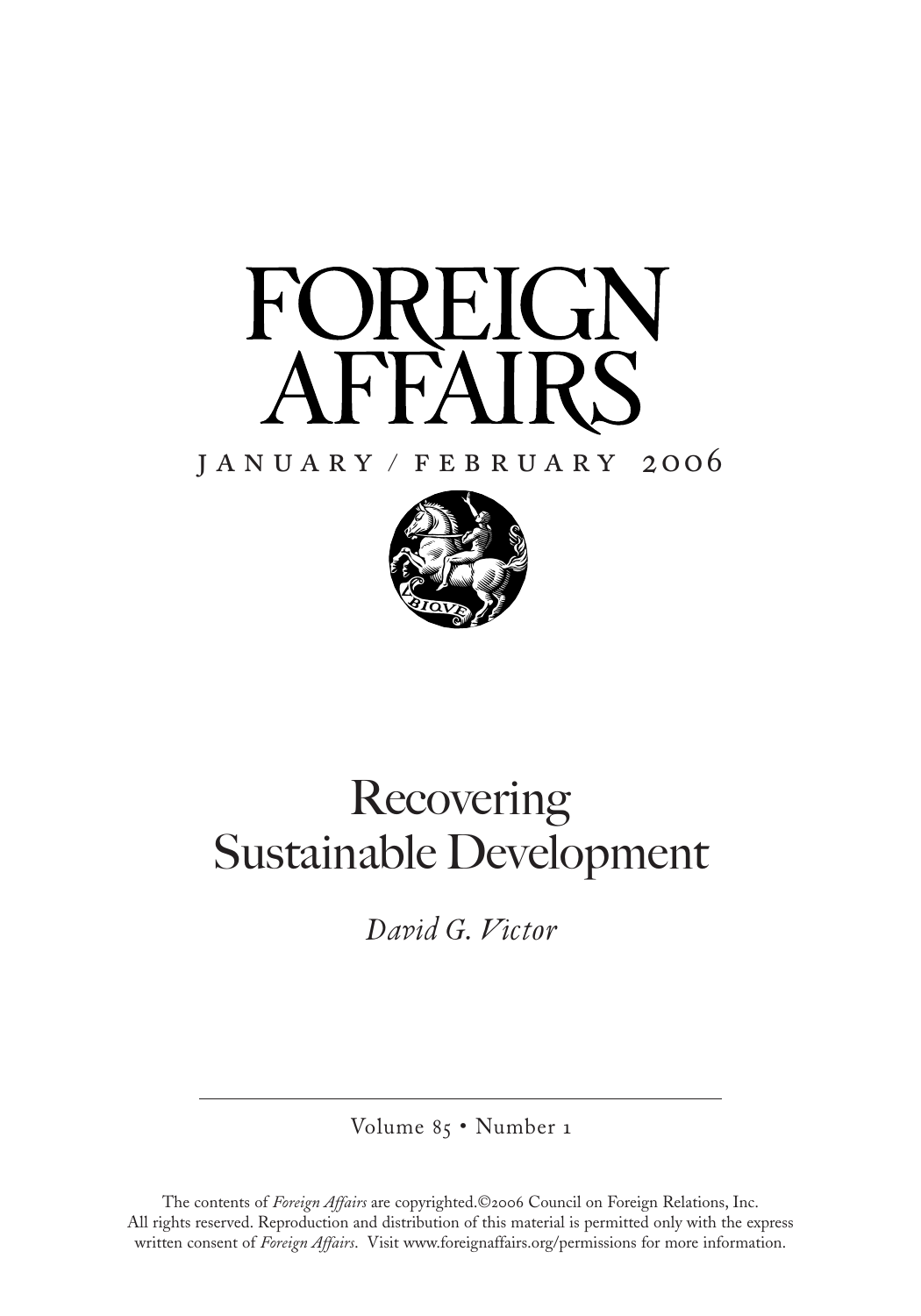### *David G. Victor*

#### a fashionable notion

THE CONCEPT of sustainable development first emerged from academic seminar rooms two decades ago, thanks to a best-selling report called *Our Common Future*. Put together by the World Commission on Environment and Development, the report argued that boosting the economy, protecting natural resources, and ensuring social justice are not conflicting but interwoven and complementary goals.

A healthful environment, the theory goes, provides the economy with essential natural resources. A thriving economy, in turn, allows society to invest in environmental protection and avoid injustices such as extreme poverty. And maintaining justice, by promoting freedom of opportunity and political participation, for example, ensures that natural resources are well managed and economic gains allocated fairly. Civilizations that have ignored these connections have suffered: consider the Easter Islanders,who by denuding their forests triggered a spiral of economic difficulties and strife that eventually led to their civilization's collapse.

Yet even as sustainable development has become conventional wisdom over the past two decades, something has gone horribly wrong. Because the concept stresses the interconnection of everything, it has been vulnerable to distortion by woolly thinking and has become a

DAVID G. VICTOR is Director of the Program on Energy and Sustainable Development at Stanford University and an Adjunct Senior Fellow at the Council on Foreign Relations. He is the author of the CFR report *Climate Change: Debating America's Policy Options*.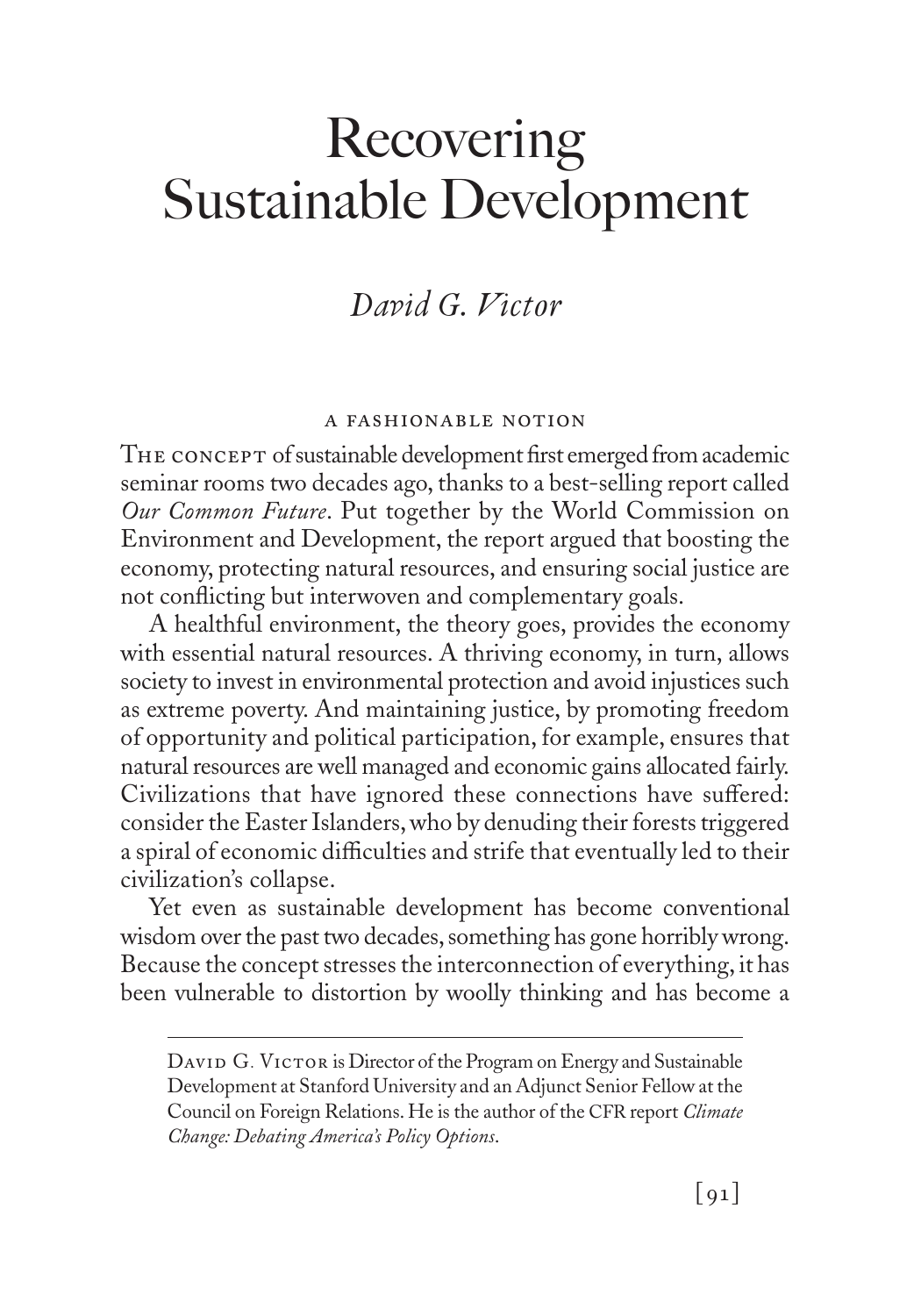magnet for special interest groups. Human rights watchdogs, large chemical companies, small island nations, green architects, and nuclear power plant operators have attached themselves to the fashionable notion only to subvert it for their own ends. Instead of bringing together nature, the economy, and social justice, sustainable development has spawned overspecialized and largely meaningless checklists and targets. Particularly harmful has been a series of consensus-driven un summits that have yielded broad and incoherent documents and policies. Sustainable development, the compass that was designed to show the way to just and viable economics, now swings in all directions.

This deterioration was probably unavoidable. But the slide matters, and not only because sustainable development has become a cover for inaction and a black hole for resources; it is also a wasted opportunity. The concept has gained such a powerful following over the past two decades that if it recovered its original meaning, it could become a guiding force for governments, firms, and nongovernmental organizations (ngos). Fixing this mess requires understanding how it came to be and recalibrating the compass so that it can reliably point in a single direction again.

#### THE PRICE OF FAME

One way to trace the slide of sustainable development is to follow the idea's degradation through the un.After all, its earliest high-profile proponent, the World Commission on Environment and Development, headed by then Norwegian Prime Minister Gro Brundtland, operated under a un mandate.The un General Assembly and the un Secretariat were always at the forefront in championing Brundtland's vision. And today, the conferences, commissions, and task forces that constitute the sustainable development apparatus all find their focus within the un system. What happens there is worth observing not because the un is solely responsible for what has gone wrong, but because the organization reflects the aspirations and flaws of the players that are.

The trouble began at the 1992 Earth Summit in Rio de Janeiro, which involved more than 100 heads of state, 170 governments, 2,400 representatives from NGOS, and nearly 10,000 journalists. The attention

 $[92]$  **FOREIGN AFFAIRS**  $\cdot$  *Volume 85 No. 1*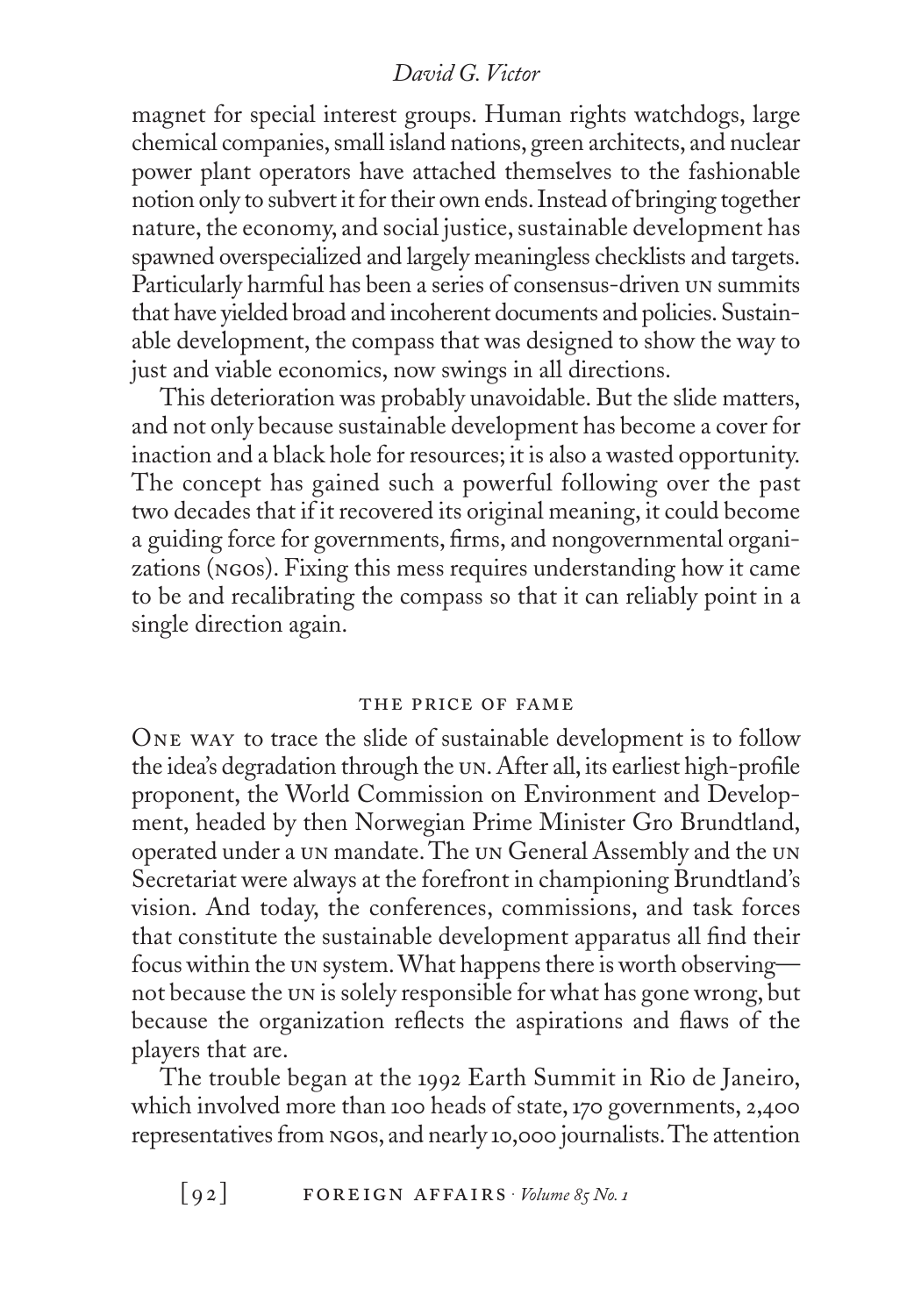generated by the meeting kindled demand for more conferences.The result was a decade of summits, with one held almost every year, that covered a range of topics, including demographics (in 1994), the rights and roles of women (in 1995), social development (in 1995), and the expansion of urban habitats (in 1996). Most of these gatherings, the culminations of arduous negotiations, produced two documents: a detailed action plan for insiders and a crisper statement of principles for outsiders. At Rio, these were called, respectively, Agenda 21 and the Rio Declaration.

Action plans tend to be sprawling documents that offer something for everyone.They are crafted through a consensus processin which the easiest way for special interests to get what they want is to agree with everyone else.The result is often an incoherent and costly wish list.The secretariat of the Rio summit estimated that implementing Agenda 21 might cost \$600 billion a year in new spending, of which \$125 billion would have to come as foreign assistance from the industrialized countries. Since then, summit negotiators have not even bothered to tally the costs of their plans. And in the meantime, the international community has continued to behave like a child crafting his dream order of Christmas presents out of the Bible-size fao Schwarz catalog.

Statements of principles have not had much effect either. The documents are usually drafted in lawyers' false poetry: they are meant to inspire without offending any specific interest group. Principle 2 of the Rio Declaration, for example, purported to offer a fresh interpretation of the conflict between a nation's sovereignty and its international responsibilities: "States have, in accordance with the Charter of the United Nations and the principles of international law, the sovereign right to exploit their own resources pursuant to their own environmental and developmental policies, and the responsibility to ensure that activities within their jurisdiction or control do not cause damage to the environment of other States or of areas beyond the limits of national jurisdiction." Nobody really knows what the sentence means. Advocates for sovereignty (especially in developing countries) claim that it endorses sovereign freedom of action,whereas advocates for environmental responsibility (notably ngos from rich industrialized nations) claim that it establishes international duties.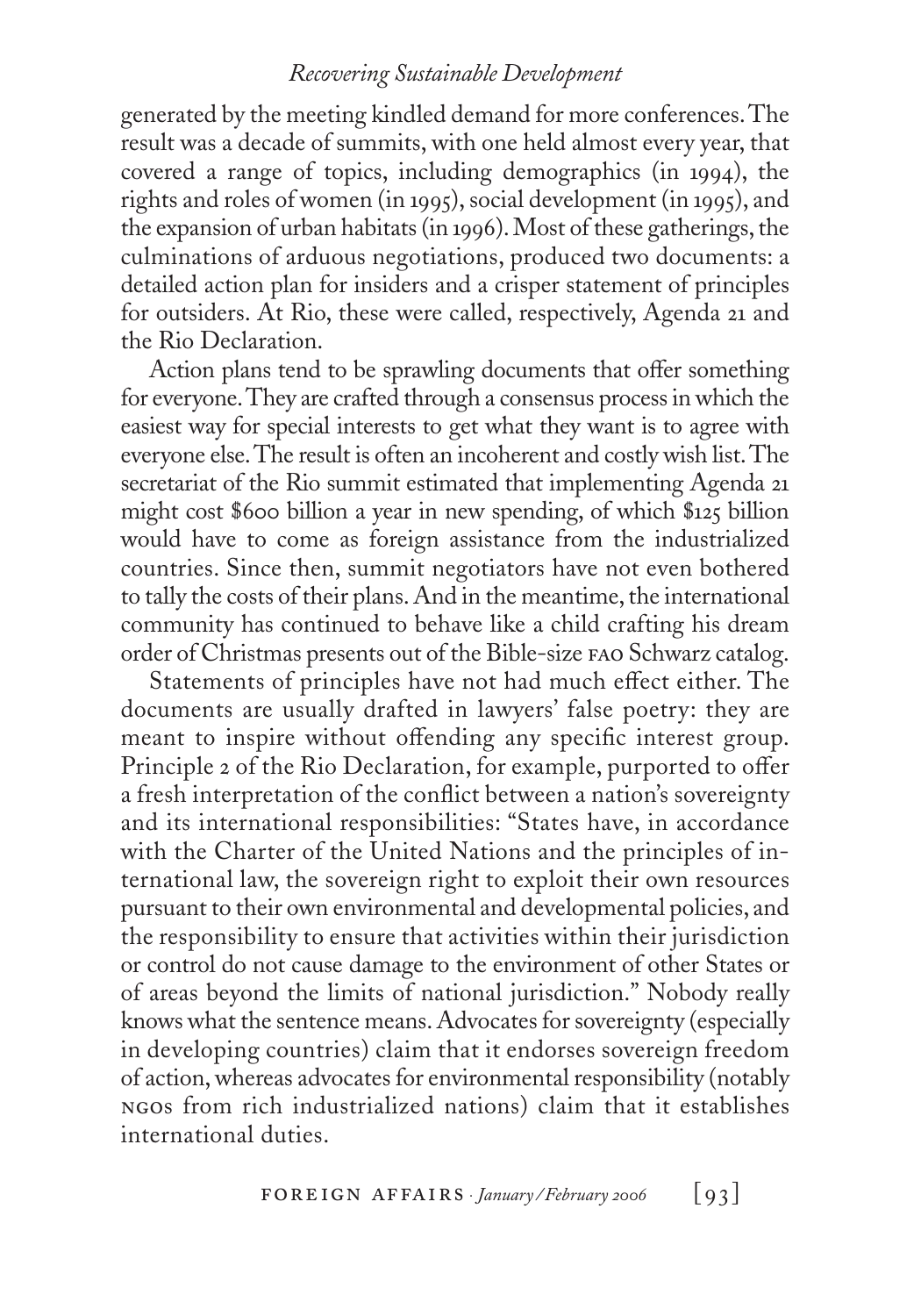The Rio process, moreover, bred a set of new institutions. Two new secretariats were created to oversee the implementation of two new treaties, one on climate change, the other on biological diversity. Summit participants also set up the Commission on Sustainable Development (CSD), which holds an elaborately prepared meeting every year and is charged with the impossible task of monitoring the implementation of the Agenda 21 commitments. The CSD, in particular, has accomplished very little.

#### delusions of grandeur

Governments and the un system have also marginalized sustainable development by failing to articulate serious objectives and coherent strategies for its implementation. Agenda 21 embraced every goal offered up in anticipation of the Rio summit, but it set no specific priorities or targets, making it impossible to mobilize support for any strategy or to measure progress. At the 2002 World Summit on Sustainable Development, the process reached its lowest point with a sprawling and incoherent plan. Participants endorsed eight broad Millennium Development Goals (MDGs)—including the eradication of extreme poverty, the provision of universal primary education, and the assurance of equality for women—that had been crafted at the un's Millennium Summit two years earlier. Since then, the un Secretariat has parsed these broad objectives into 18 specific targets and 48 indicators. But the mdgs are already losing traction because governments have limited power to directly affect these outcomes. Most of the world is closer to meeting the MDGs now than it was a decade ago, but that is largely because human welfare has generally been improving. (The most striking exceptions are found in the many African countries that score worse today on most measures of human welfare.)

The MDGs, targets, and indicators do not constitute a strategy that informs the actions of governments, companies, and ngos. Most of what the MDGs envision is beyond the power of any enterprise to deliver. Consider, for instance, the efforts that would be needed to meet the MDG to "develop a global partnership for development." The indicators designed to measure compliance with this goal include some activities that governments do control, such as the amount of untied official

 $\lceil 94 \rceil$  **FOREIGN AFFAIRS**  $\cdot$  *Volume 85 No. 1*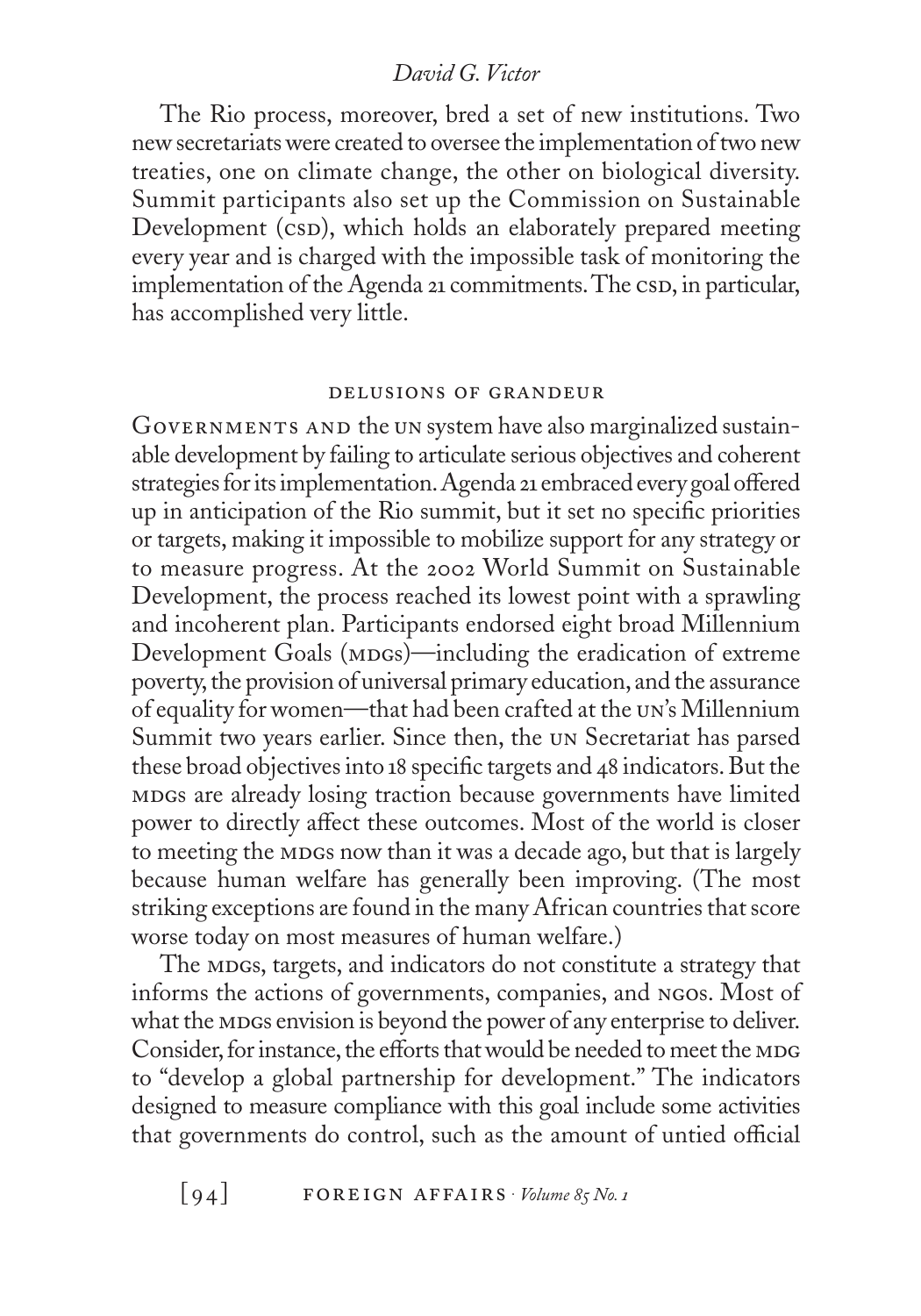development assistance (ODA) they offer, which, in the right settings, can help alleviate poverty. But they also include special targets for ODA to small island nations and landlocked states that serve no strategic purpose—reflecting these nations' special ability to manipulate un commitments to their narrow advantage. And regarding the indicators on which progress has been most remarkable—access to phone services, computers, and the Internet—advances have been the fortuitous byproduct of technological development and have often reflected the accidental wisdom of governments' decisions to let the market work on its own.

The trouble with sustainable development and the MDGs is that they reflect a diplomatic process that has devoted too much effort to lengthening the international community's wish list and not enough to articulating and ranking the types of practical measures that are the hallmark of serious policymaking. Governments might have wondered whether any given dollar in aid would be best invested in water treatment, poverty alleviation, or structural adjustment, or if it would be better to treat the causes of underdevelopment, such as corruption, or its symptoms, such as inadequate health care. Yet these crucial questions were left unanswered—and often even unasked.

#### THE POVERTY PRIORITY

THE ONLY WAY to fix the mess with sustainable development is to return to Brundtland's fundamentals. Sustainable development must be viewed afresh, as a framework for every aspect of governance rather than as a special interest.It can be revived by following four courses of action: making a priority of alleviating poverty, dropping the environmental bias that has hijacked the entire movement, favoring local decisions over global ambitions, and tapping into new technologies to spur sustainable growth.

First, and most fundamental, progress on sustainable development requires more success with economic development, in particular poverty alleviation; the other two prongs of sustainability, environmental protection and social justice, will lack force until basic living standards are improved. Development experts do not know exactly which policies best boost development, andwithout awell-accepted theory,many have tended to embrace grand schemes, such as the MDGs, that are politically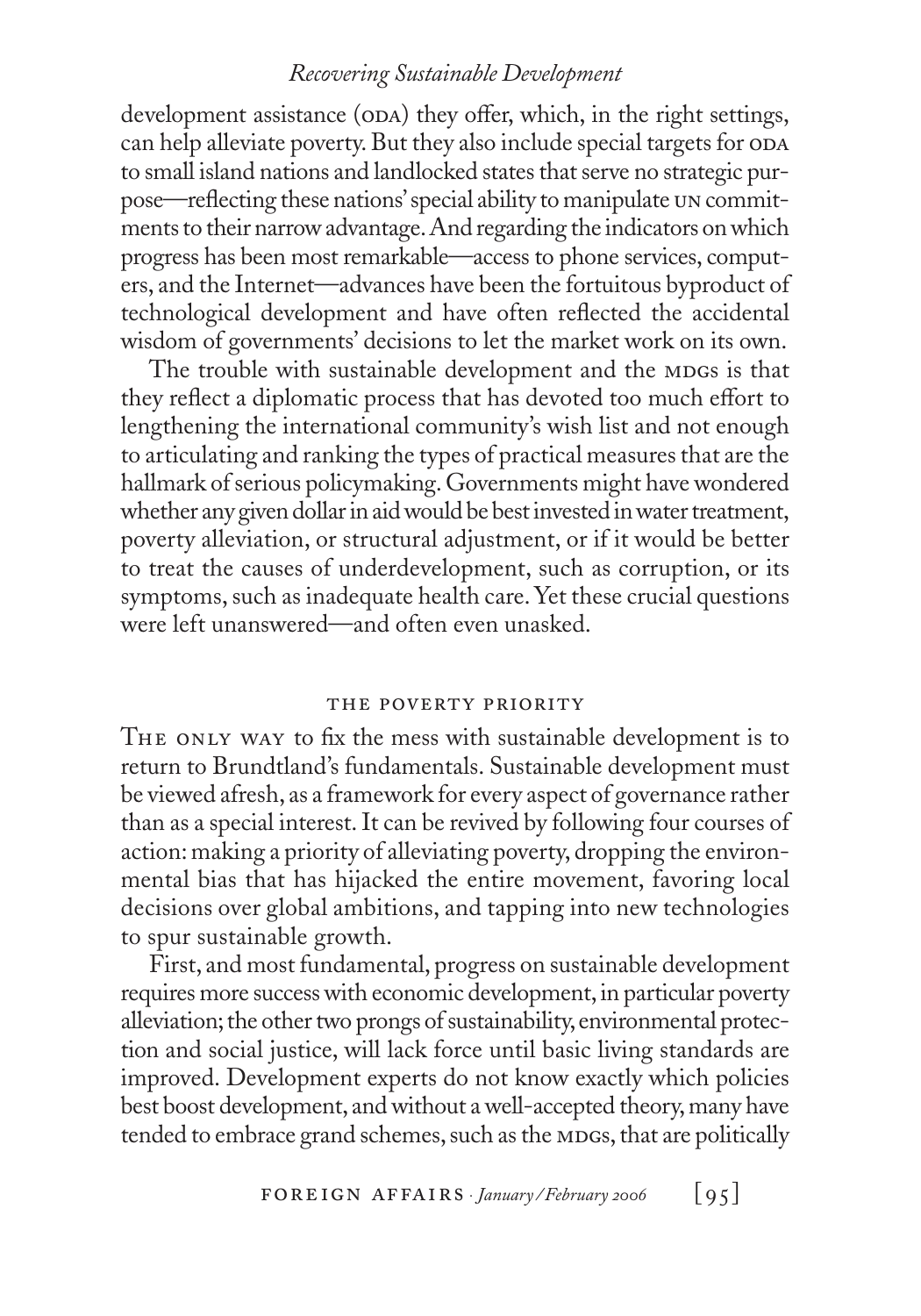unrealistic and unlikely to deliver results. But these uncertainties should not mask a growing canon of good sense about the policies that offer the best chances for eradicating poverty. One place to start is with some of the careful studies conducted over the last decade, especially those done by the World Bank.They show that a few key institutional factors—such as fiscal discipline, openness to market competition, strong investment in education, political freedom, and low levels of corruption—largely explain why some countries flourish while others wither. The breadth of consensus on these points is reflected in the comprehensive 2005 *Human Development Report* by the un Development Program (UNDP), which endorses a similar institutional focus for alleviating poverty.

Yet very few of these factors, such as openness to competition or investment in primary education, appear among the MDG indicators. Equally vital levers for development—including anticorruption measures, the protection of private property, and the containment of civic strife—do not appear, because the soft-spined corps of believers in sustainable development has been unwilling to advocate policies that some view as intrusions into national sovereignty. Getting serious about sustainable development requires redrawing the lines of sovereignty; if sustainable development is a universal concept, then governments have a universal responsibility to promote it.

In the United States, some of this advice is already being put into practice through the Millennium Challenge Corporation (mcc), a governmental organization whose origins lie in President George W. Bush's promise to provide new development assistance to the countries that can best use the money. The plan was to offer a  $\frac{1}{2}$  billion annual increase in development assistance by FY2006. Unfortunately, as with so many of this administration's bold projects, progress on the idea is being hobbled by halfhearted implementation and perennial underfunding the partial result of a budget crunch brought on by unsound tax policies and the ballooning cost of the Iraq war. The mcc has run into trouble implementing its funding strategy. Countries with the best conditions for making effective use of MCC money are those best able to attract private investment on their own. On the other hand, countries with conditions that are least conducive to development—and thus the least eligible for mcc aid—are also likely to be the poorest and those

 $\lceil 96 \rceil$  **FOREIGN AFFAIRS**  $\cdot$  *Volume 85 No. 1*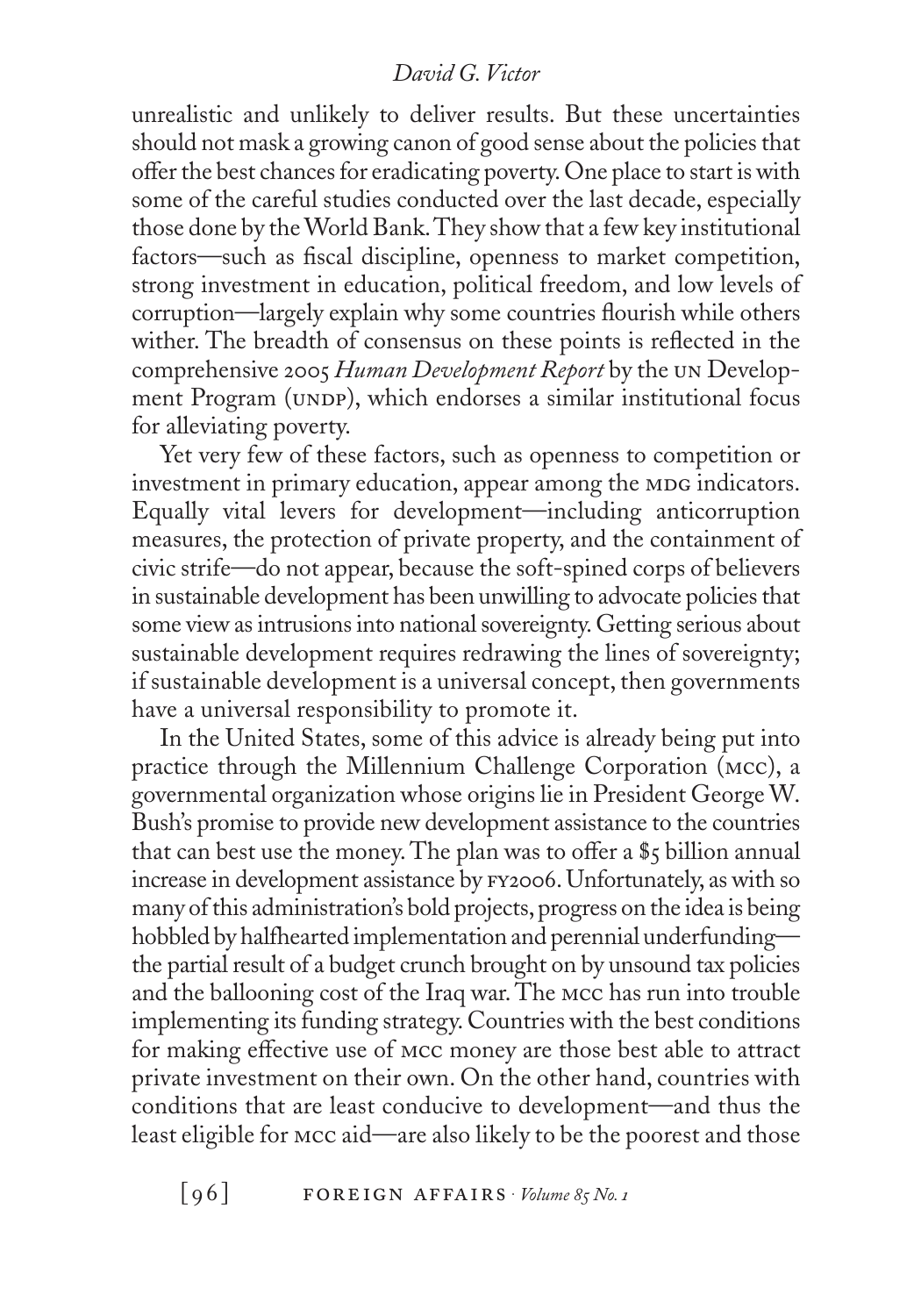in the greatest need of a hand. This Catch-22 most affects Africa, which includes, according to the UNDP's most recent tally,  $14$  of the 18 countries in the world whose human development has regressed since 1990.The United States has voluntarily increased foreign aid by \$8 billion since 2000 and is the largest single supplier of aid to Africa. Other donors have also redoubled their efforts in Africa. But on most of the continent, governments have no viable plan to ensure economic growth, and sustainable development remains far from reach.

#### green with envy

IT is ALSO necessary to challenge the environmental bias that has dominated the sustainable development agenda. From the outset of the Brundtland commission's work, developing countries have rightly feared that the developedworld's concern about the environmentwould overshadow their interest in development. They insisted that the Rio summit be called the un Conference on Environment and Development, but diplomats from the industrialized countries (even the conference's secretary-general, Canadian Maurice Strong) nonetheless referred to it informally as the Earth Summit. The two treaties signed in Rio, the un Framework Convention on Climate Change and the un Convention on Biological Diversity, mostly reflected the environmental priorities of the industrialized world. A treaty on protecting the world's forests was also considered. The developing countries, rich in forests and wary of intrusion, organized to kill it, but because nothing really dies in the diplomatic world, the stillborn convention has been resurrected as a set of new principles and institutions known as the UN Forum on Forests. So far, the forum has had little effect on forests—except to further deplete them by generating a prodigious number of documents.

The tactical success of environmentalists, especially well-organized multinational ngos based in industrialized countries, in moving their issues to the top of the sustainable development agenda is unhealthy even for environmentalism. Easy pickings in the un have distracted environmentalists from the more urgent need to articulate ways in which they can contribute to the other pillars of sustainability: development and social justice. And this lapse has alienated them from an important base of potential partners in the developing world. Notably, the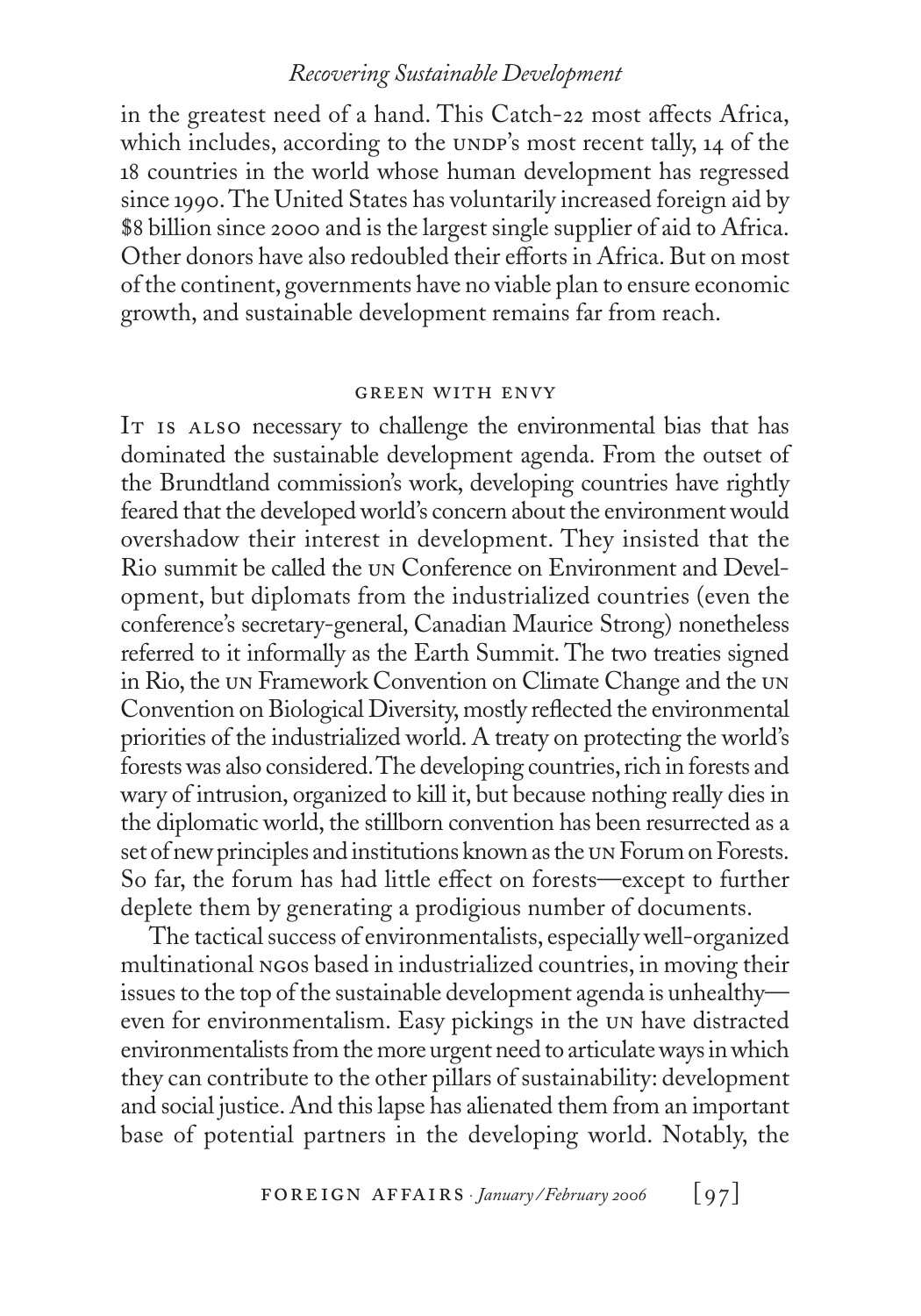2004 report of the high-level un panel (which included Brundtland) convened by un Secretary-General Kofi Annan to articulate new visions for world security was strikingly thin on environmental matters evidence that such issues have not sufficiently permeated mainstream policymaking in much of the world.

After being hoodwinked at Rio, the developing countries made sure that the 2002 World Summit on Sustainable Development did not include the word "environment" in its title. Nonetheless, the multinational environmental lobby has continued to score tactical victories in many areas that the industrialized states control, especially funding. The Global Environment Facility (GEF), which was created in 1991 to provide funds for the then nascent sustainable development apparatus, now finances projects in six areas: climate change, biodiversity, pollution in internationalwaters,land degradation,ozone depletion, and persistent organic pollutants.These areaslargely match the leading environmental priorities of diplomats from the industrialized nations, not the most pressing concerns of the states that GEF funds were intended to address. Climate change and biodiversity are top priorities for most industrialized countries and also, therefore, for the GEF: the two issues alone consume two-thirds of the GEF's resources. However, these concerns are disconnected from the real developmental priorities of the poorest populations in developing countries. In the area of climate change, for example, the GEF's funding strategy is to push for the development of technologies such as solar and wind-generated energy, which emit no carbon dioxide, a leading cause of climate change.These are darlings of environmentalistsin the North, who claim that these exotic technologies, although currently expensive, will become cheaper with time. That argument is of dubious relevance to the 1.6 billion people who lack electricity today. For them, real progress usually comes in the form of less sexy but more cost-effective options, such as diesel generators and grid extensions.

#### think local

THE THIRD STEP toward recovering sustainable development is remembering that the theory works only if it is approached as a hardheaded calculation about tradeoffs, rather than as an amalgam of sacrosanct principles. The cocktail-party version of sustainable development

 $\lceil 98 \rceil$  **FOREIGN AFFAIRS**  $\cdot$  *Volume 85 No. 1*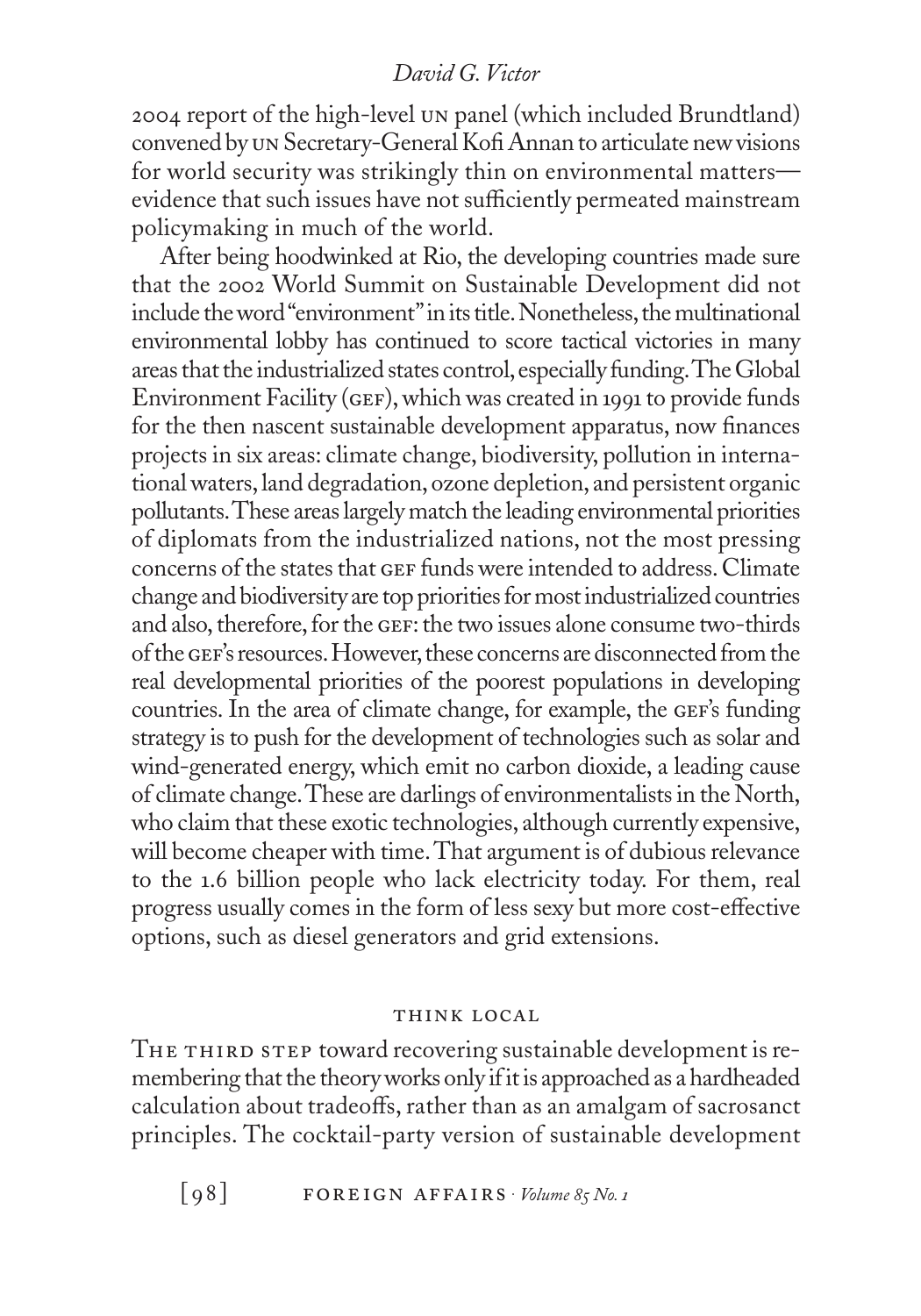gleams with promises of harmony and globalism: economic growth, environmental protection, and social justice can be achieved fully and simultaneously; because the ecosystems and economies of nations are interdependent, the problems they face require global solutions. In fact, however, the concept has practical relevance only if it can accommodate local preferences and capabilities.Cocktail-party visions of sustainability properly laud the benefits of electricity, for example, as a cure for darkness and a substitute for costly candles.Yet the diesel generators that bring electric lighting to the most remote areas are, in some respects, a paragon of unsustainability: diesel, which is derived from oil, is an exhaustible and polluting resource. Poor communities love diesel-generated electricity nonetheless: it has brought them television, high-quality lighting, and refrigeration, which were unavailable before. Similarly, whenever multinational environmentalists have sought to ban DDT worldwide, developing countries have resisted, wisely pointing out that the pesticide is crucial to controlling mosquitoes and other disease carriers in poor regions such as West Africa.

The last decade of un summits propagated the myth that sustainable development can promote international harmony through "global action plans" and "universal principles." In fact, providing sustainability is a highly political activity governed by interests and resources that vary widely from one place to another. Advocating MDGs that apply equally to Latin America (where reaching them is fortuitously at hand) and Africa (where development is largely stagnant) makes little sense.The only way to craft serious goals is from the bottom up, focusing on responsible systems of government rather than disconnected global processes to do most of the work. But this approach, although pragmatic, is less satisfying ideologically and more demanding—and therefore ignored by cocktail-party globalists.

The current disconnect between global ambitions and local realities helps explain why efforts to curb climate change, for example, have achieved so little. Although the problem's effects are inherently global, its causes are resolutely local. In most of the world, including many developing countries, domestic authorities choosewhat energy system to use, and because they decide how much fossil fuel to consume, they effectively control emissions of carbon dioxide. Globalists in industrialized countries are clamoring for "engaging" the governments of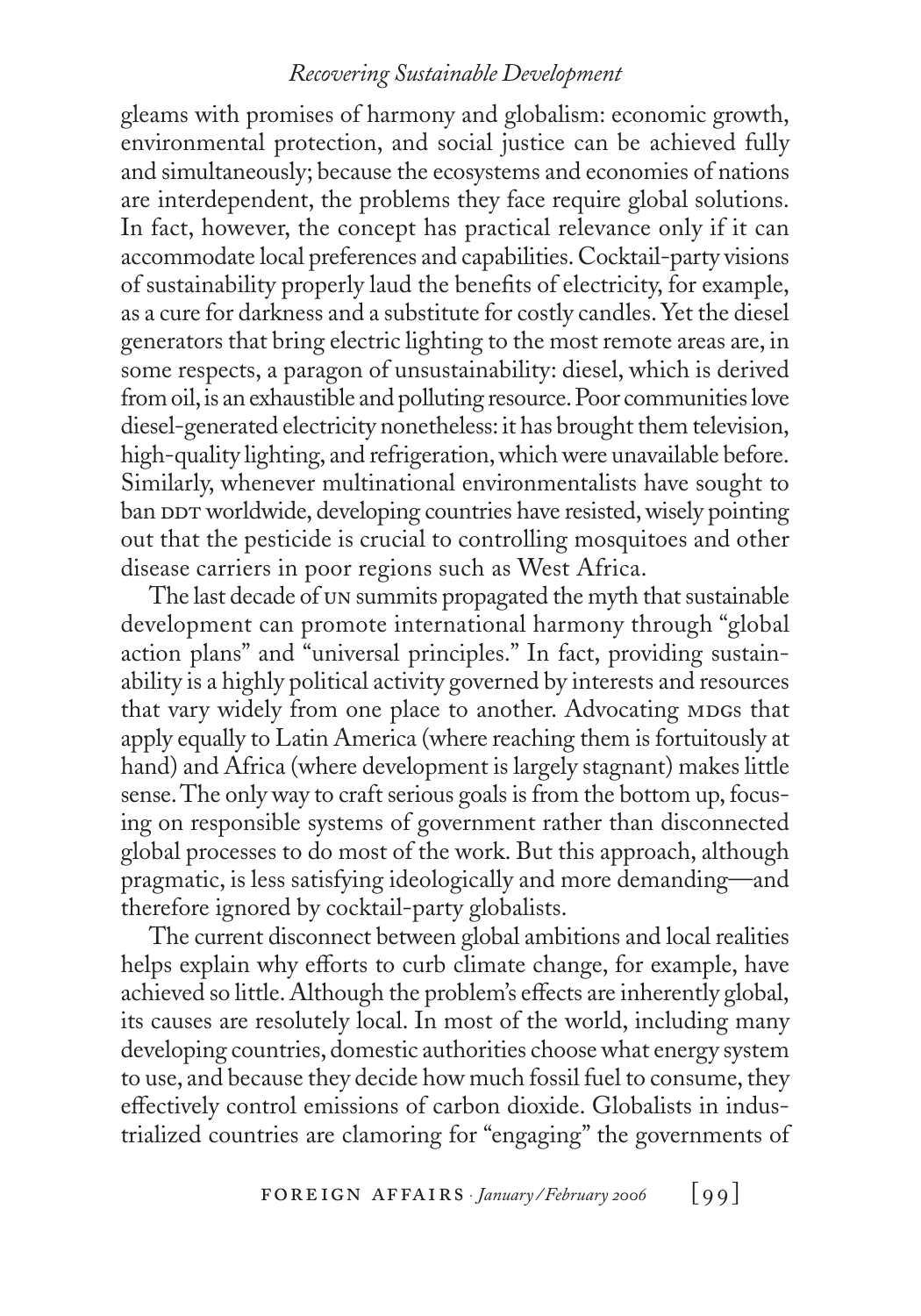developing countries by pressing them to accept caps on emissions. But every major developing country has rejected the demand as an unfair limit on their development, leaving reform at an impasse.

So how can countries be compelled to enforce policies that deviate from their immediate interests in order to pursue the global good? Partly by allowing them to interpret the mandates of international agreements according to their local priorities. Take, for instance, Beijing, Shanghai, and Guangzhou—three of China's most rapidly growing cities—which are all struggling with local air pollution. To cut down on noxious emissions, they have (at least) two options. They can either move power plants and heavy industry outside their borders and import the goods and electricity they need, or they can change their primary fuel from coal to natural gas or nuclear energy, both of which are much cleaner. Although either solution would provide China's cities with the energy they need, each one has its drawbacks. Whereas the first would do little to curb China's total effluent of carbon dioxidethe country as awholewould still burn prodigious amounts of coal—the second would force Chinese officials to rely more heavily on a less carbon-intensive fuel (gas) that they have little experience using and would have to import in large quantities. To convince Chinese officials to adopt the second strategy even though it seems less favorable to them, the international community could offer a package of measures, including assurances to secure China's gas supplies and agreements to share related technology. In other words, industrialized Western countries could align their objective to slow global warming with China's domestic interests.

The primacy of local interests applies to highly industrialized countries as well. In Europe, governments are implementing the Kyoto Protocol on climate change by customizing it to local and regional needs: they are creating an emissions-trading system that lets individual companies trade credits for their carbon dioxide emissions, thus allowing greater flexibility in meeting the treaty's targets.Meanwhile, governments elsewhere are also developing their own locally tailored trading systems.The authors of the Kyoto Protocol envisioned a single global trading system with a single global price. But such a uniform system is not being implemented because the institutions that allocate credits, monitor compliance, and enforce agreements operate mainly

[100] foreign affairs . *Volume 85 No.1*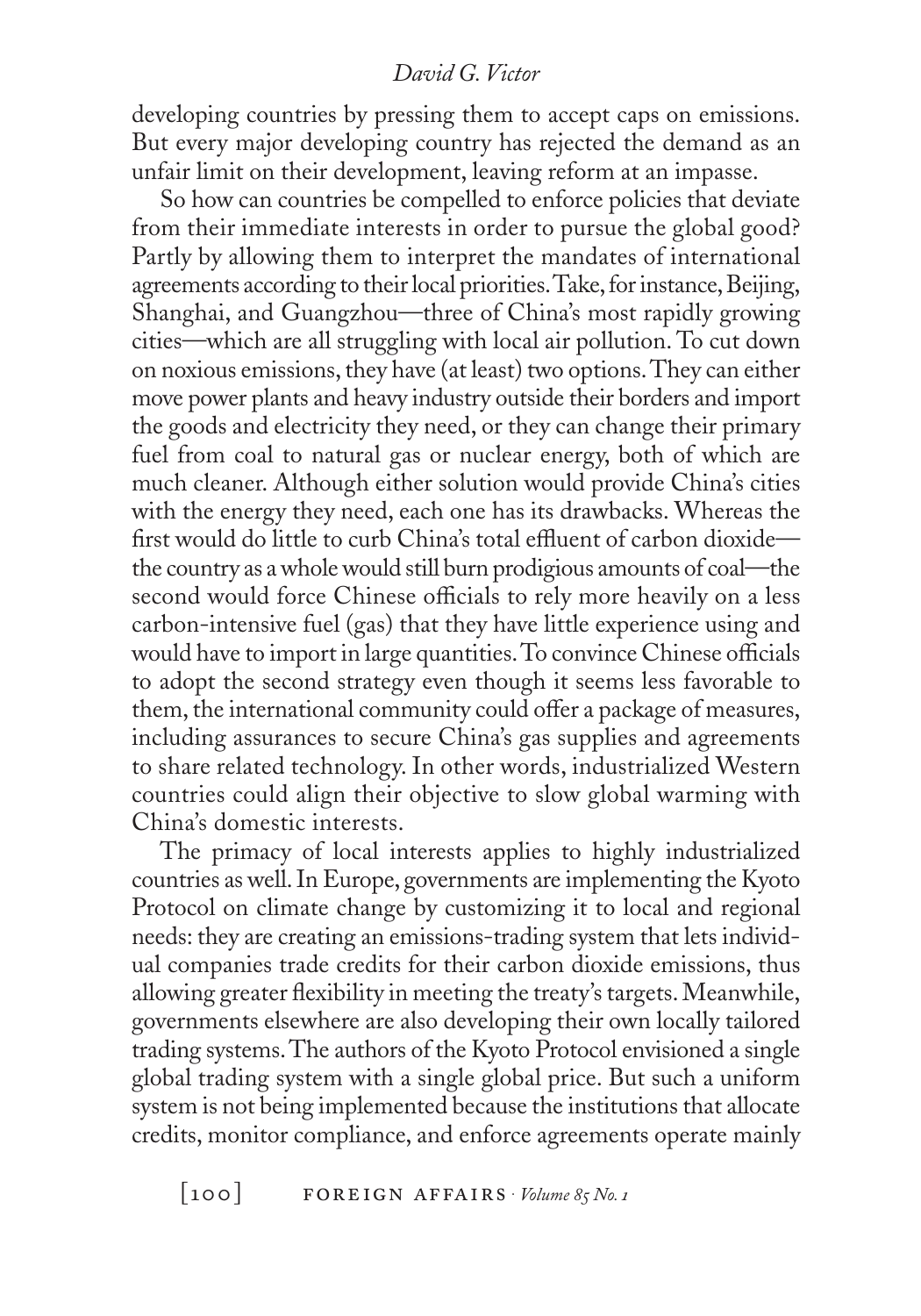at the local and national levels. Instead, a host of emissions-trading systems are emerging from the bottom up.(The United States, meanwhile, has refused to ratify the agreement for the compelling reason that it cannot satisfy the treaty's core commitment to bring down U.S. emissions of greenhouse gases to an average of seven percent below 1990 levels between 2008 and 2012. Although abandoning the protocol was a wise decision, Washington has not offered any credible plan to manage emissions in the United States.)

#### TECH SAVVY

ANY SERIOUS effort at sustainable development will also need to harness the technologies that most affect economic growth and mediate the consequences of growth for the environment. Unfortunately, the sustainable development apparatus has been strikingly ineffective on technological matters.The only technological area in which governments have set specific goals is "technology transfer," the handing over of hardware to developing countries—a gesture often espoused in un talks but rarely witnessed in the field. Such goals are largely pointless anyway because most technologies spread through markets rather than thanks to transfers between governments.

Some efforts to harness technological progress for the benefit of sustainable development are under way.They include a long-overdue attempt to promote innovation in areas that matter to very poor countries—such as developing a vaccine for malaria—but that have been overlooked by private firms that normally focus their efforts on creating products to combat the diseases of wealthier consumers.

Governments have found it particularly difficult to set credible policies for the development and application of technologies that have long commercial lives. The problem is especially acute for investors in energy infrastructures who are contemplating new technologies that might help address the problem of climate change. In Europe, where the rules on emissions trading are in flux, utility companies have been wary of building new power plants in the absence of greater fiscal certainty, increasing the risk of severe electricity shortages. And in the United States, where there is no meaningful federal policy on greenhouse gas emissions, investors in long-term energy assets such as power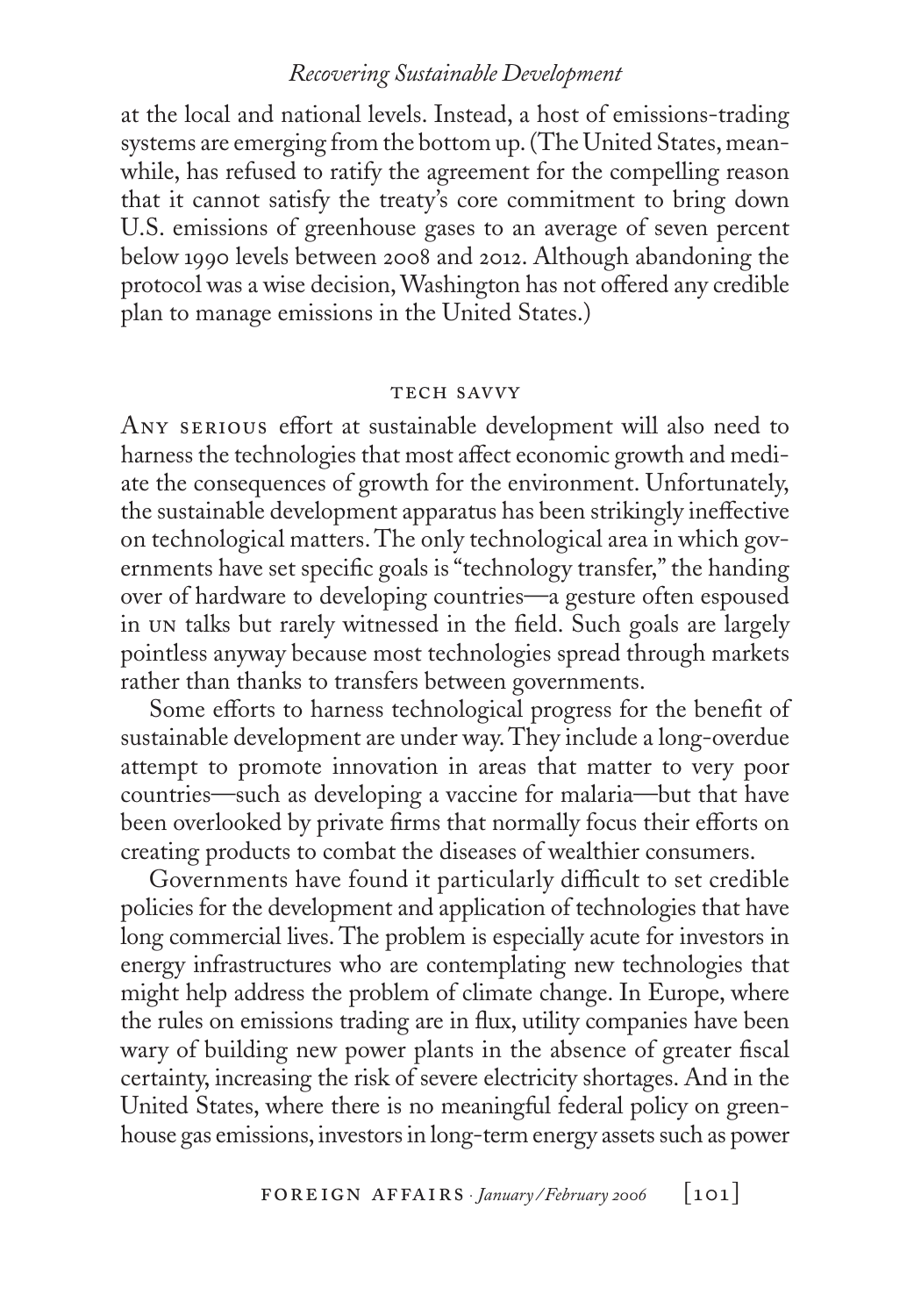plants(the single greatest emitters of carbon dioxide) must make multibillion-dollar commitments without knowing what regulatory regime may exist in the future. A few years ago, this problem was not particularly serious because nearly all new power plants in the United States were fired with natural gas. But today, natural gas costs five times what it did in the 1990s, there are no new gas plants under construction, existing plants are running at only 30 percent of capacity, and dozens of new coal plants are being designed. Unless the U.S. government soon announces a credible plan for the future regulation of emissions, utilities will invest in conventional coal-fired power plants. Within a few years, the country could be saddled with far more carbon dioxide emissions as a result of these plants than if the government had given investors a reason to fund less carbon-intensive sources of energy.

Governments and companies must find ways to keep sometimes tyrannical public opinions from blocking the development and use of certain essential new technologies. Today, there is latent public discomfort regarding carbon sequestration, a technology that entails injecting deep underground large volumes of carbon dioxide that would otherwise go into the atmosphere.Elements of the technology are already widely used in oil and gas operations, but carbon dioxide injection projects are under way at only two facilities in the world. This fix holds the promise of an elegant engineering feat, but the technology is not without danger. There are risks of leaks, some potentially catastrophic, and some countries (notably the United States) still lack adequate regulatory regimes for controlling underground disposal. The industry would do well to keep early demonstration projects at remote and especially safe sites in order to quiet public alarmism.

Worries that even ill-advised public resistance could stymie such worthy projects are not far-fetched: other promising technologies have run afoul of misguided opinions and poor regulatory policies. Across Europe, for example, public opposition to genetically engineered foods has prompted regulations to keep some of those foods off the market despite growing evidence that they are good for both consumers and the environment. Some of the key technologies for controlling carbon dioxide pollution may face a similar fate. Nuclear power, for example, is probably favored as a low-carbon means of generating electricity. Yet in many countries, it remains politically untenable.

[102] foreign affairs . *Volume 85 No.1*